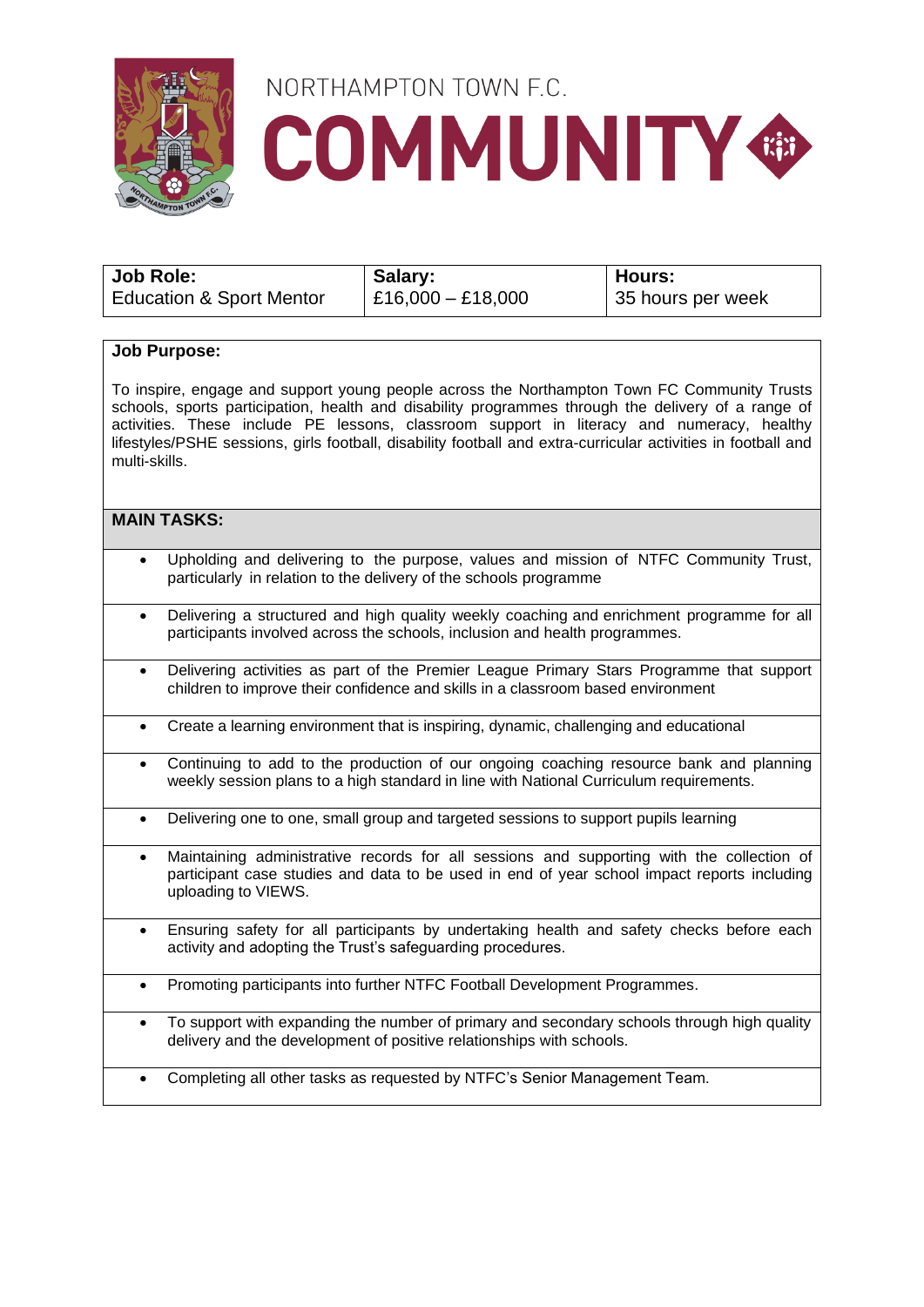

# NORTHAMPTON TOWN F.C. **COMMUNITY®**

### **Person Specification Description**

| <b>Qualifications</b>                                                                                                                                       | <b>Essential</b> | <b>Desirable</b> |
|-------------------------------------------------------------------------------------------------------------------------------------------------------------|------------------|------------------|
| NGB Level 1 qualification or above                                                                                                                          | ✓                |                  |
| <b>Basic First Aid</b>                                                                                                                                      | $\checkmark$     |                  |
| Safeguarding qualification (Level 1 or above)                                                                                                               | $\checkmark$     |                  |
| Level 3 Certificate in Supporting PE and School Sport                                                                                                       |                  | ✓                |
| Full driving license and the use of a vehicle                                                                                                               | $\checkmark$     |                  |
| GCSE English and Maths at Grade C or above                                                                                                                  | $\checkmark$     |                  |
| <b>Knowledge and Experience</b>                                                                                                                             | <b>Essential</b> | <b>Desirable</b> |
| A passion for working with children and young people                                                                                                        | $\checkmark$     |                  |
| At least one years' experience of working with children or young<br>people aged 5 - 16yrs within a sport and or educational setting                         | ✓                |                  |
| Knowledge of PE and the National Curriculum and experience of<br>delivering PE lessons according to its guidelines                                          | $\checkmark$     |                  |
| A clear understanding and knowledge of safeguarding and child<br>protection                                                                                 | $\checkmark$     |                  |
| Competent with the use of IT and IT based systems.                                                                                                          | $\checkmark$     |                  |
| Experience working or delivering activities within a classroom setting                                                                                      |                  | $\checkmark$     |
| Have experience working with young people with challenging<br>behaviour                                                                                     |                  |                  |
| Experience of encouraging, motivating and enthusing young people to<br>participate in activity                                                              | $\checkmark$     |                  |
| <b>Equality and Diversity</b>                                                                                                                               | <b>Essential</b> | <b>Desirable</b> |
| Ability to work in a non-discriminatory and inclusive manner in<br>accordance with the Northampton Town FC Community Trust equality<br>and diversity policy | $\checkmark$     |                  |
| Challenge behaviours and processes which do not positively advance<br>the diversity agenda whilst being prepared to accept feedback about<br>own behaviour. | $\checkmark$     |                  |
| Understand how valuing diversity can improve our ability to deliver<br>better services and reduce disadvantage.                                             | $\checkmark$     |                  |
| <b>Skills and Competencies</b>                                                                                                                              | <b>Essential</b> | <b>Desirable</b> |